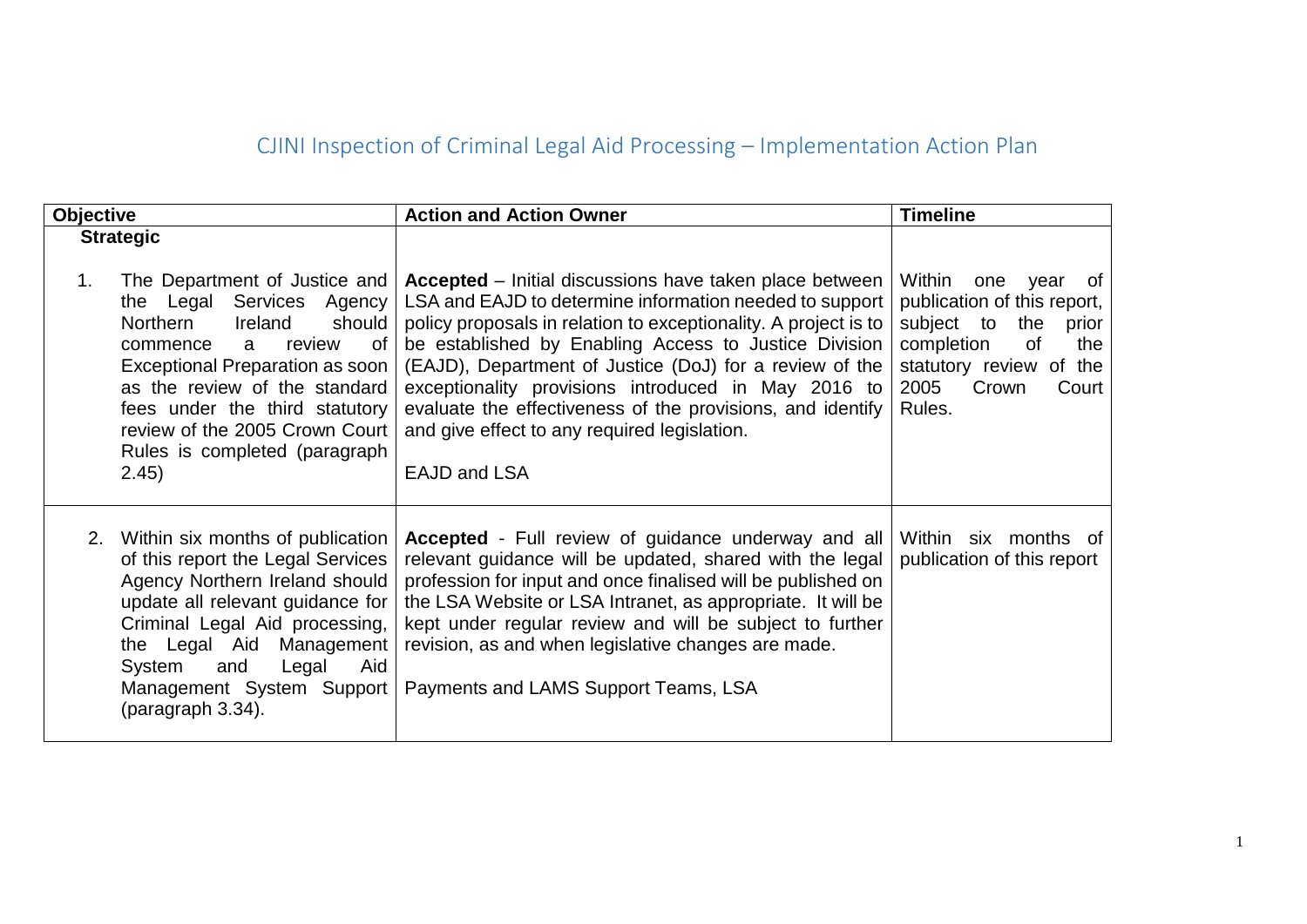| <b>Objective</b> |                                                                                                                                                                                                                                   | <b>Action and Action Owner</b>                                                                                                                                                                                                                                                                                                                                                                                                                                                                                                                                                                                                                                                                                                 | <b>Timeline</b>                                    |
|------------------|-----------------------------------------------------------------------------------------------------------------------------------------------------------------------------------------------------------------------------------|--------------------------------------------------------------------------------------------------------------------------------------------------------------------------------------------------------------------------------------------------------------------------------------------------------------------------------------------------------------------------------------------------------------------------------------------------------------------------------------------------------------------------------------------------------------------------------------------------------------------------------------------------------------------------------------------------------------------------------|----------------------------------------------------|
| 3.               | Within six months of publication<br>of this report the Legal Services<br>Agency Northern Ireland should<br>develop a training strategy and<br>complete an action plan to<br>improve the delivery of training<br>(paragraph 3.34). | <b>Accepted</b> - Training Strategy for the Agency to be<br>produced. Training Needs Analysis under development to<br>identify training needs and skills gaps. Training and<br>learning objectives to be agreed. Revised training material<br>to be designed and implemented and training to be<br>evaluated, reviewed and revised. Revised Induction<br>Programme for all staff being rolled out across the Agency<br>to include Criminal Legal Aid processing guidance, LAMS<br>on the job training and Northern Ireland Civil Service<br>policies to ensure full compliance with policy requirements<br>and improved performance and ongoing error rate<br>reduction.<br>Compliance and Training Unit and LAMS Support, LSA | Within six months of<br>publication of this report |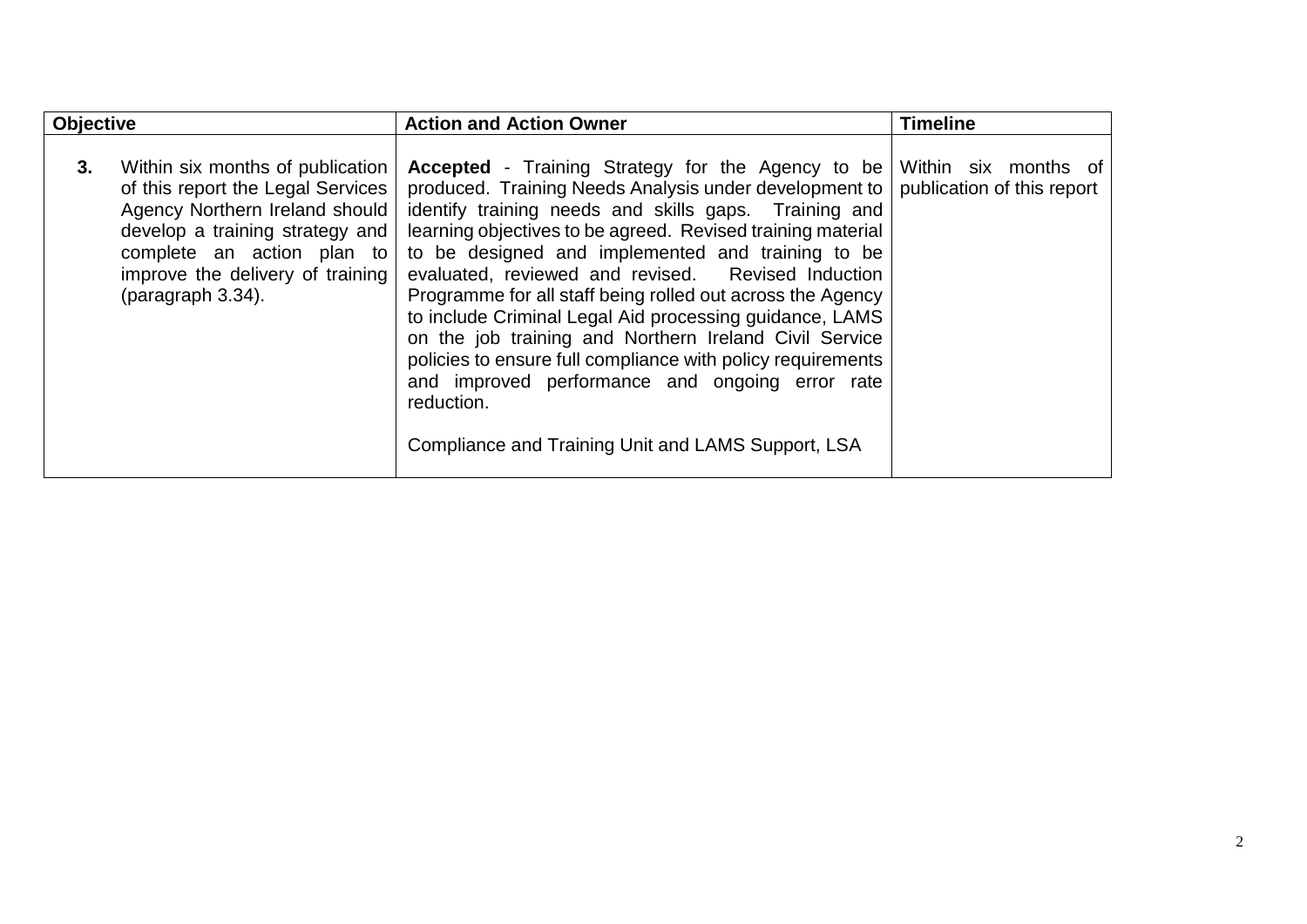| <b>Objective</b> |                                                                                                                                                                                                                                                                                                                                                                                                                                          | <b>Action and Action Owner</b>                                                                                                          | <b>Timeline</b>                                                                                                                                                                 |
|------------------|------------------------------------------------------------------------------------------------------------------------------------------------------------------------------------------------------------------------------------------------------------------------------------------------------------------------------------------------------------------------------------------------------------------------------------------|-----------------------------------------------------------------------------------------------------------------------------------------|---------------------------------------------------------------------------------------------------------------------------------------------------------------------------------|
| 1.               | <b>Operational</b><br>Within six months of publication<br>the<br>Public<br>this<br>report<br>Ωf<br><b>Prosecution Service for Northern</b><br>Ireland and the Department of<br>Justice should produce a list<br>categorising offences and make<br>this available to the Legal<br>Northern<br><b>Services</b><br>Agency<br>Ireland. This document should<br>be updated when new offences<br>introduced.<br>(paragraph<br>are<br>$2.26$ ). | <b>Accepted</b> – The actions are set out in a separate joint PPS<br>/ LSA / EAJD action plan.<br>PPS, EAJD and LSA                     | Within six months of the<br>publication of this report<br>an update list of active<br>offences<br>will<br>be<br>publically available and<br>will be maintained going<br>forward |
| 2.               | Within one month of publication<br>of this report the Legal Services<br>Agency Northern Ireland should<br>develop and implement a job<br>description for the role of Legal<br>Aid<br>Management<br>System<br>Support Manager (paragraph<br>3.23)                                                                                                                                                                                         | <b>Accepted</b> – Job description to be drafted and assessed by<br>the Evaluation and Grading Unit.<br>Corporate Services, LSA          | Within<br>one month of<br>publication of this report                                                                                                                            |
| 3.               | Within<br>months<br>nine<br>publication of this report                                                                                                                                                                                                                                                                                                                                                                                   | of $\vert$ <b>Accepted</b> – An assessment of the fraud risks across the<br>the   Agency has commenced to inform the Fraud Strategy. An |                                                                                                                                                                                 |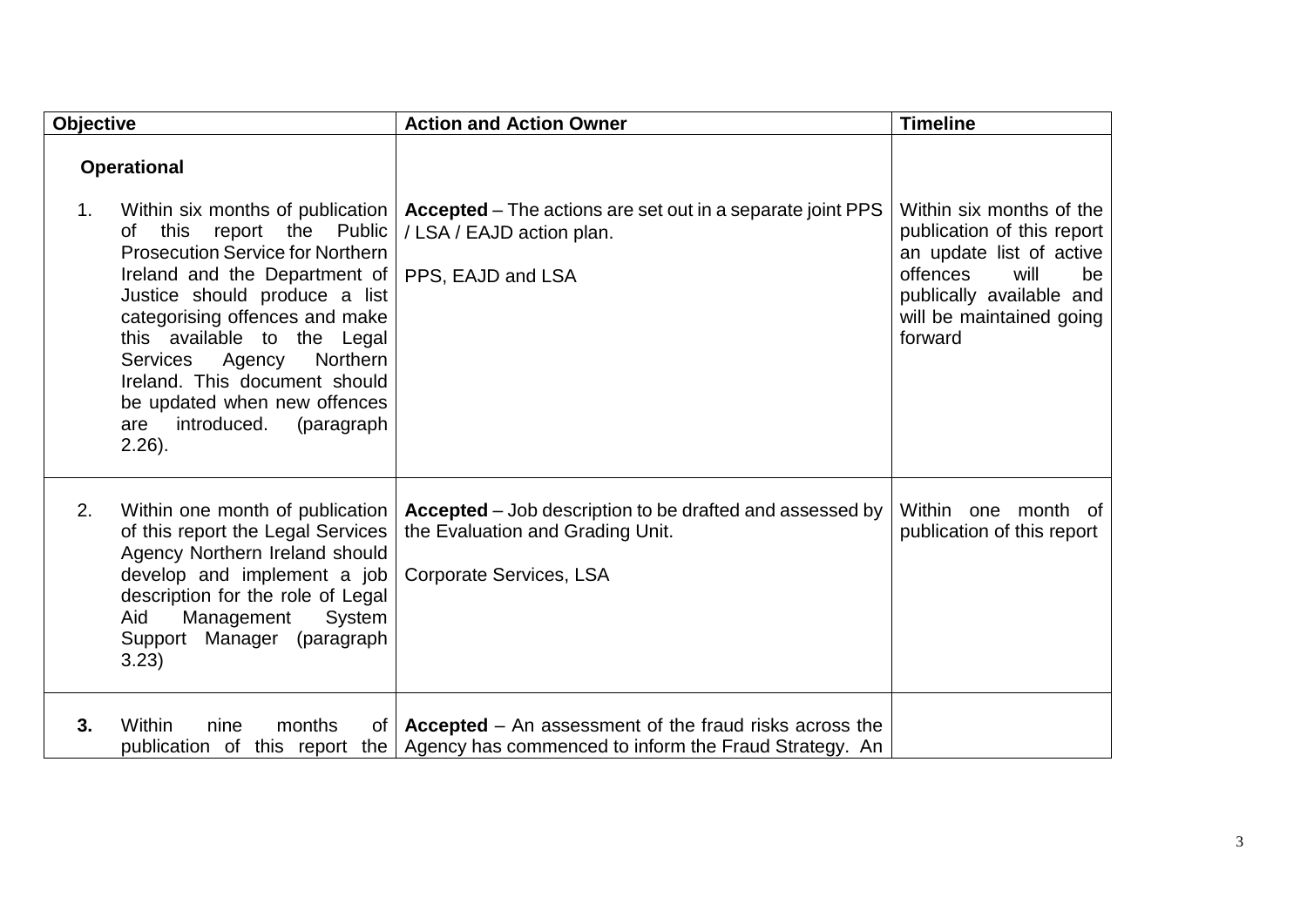| <b>Objective</b>                                                                                                                                                                                                                                                                                                                                                 | <b>Action and Action Owner</b>                                                                                                                                                                                                                                                                            | <b>Timeline</b>                                             |
|------------------------------------------------------------------------------------------------------------------------------------------------------------------------------------------------------------------------------------------------------------------------------------------------------------------------------------------------------------------|-----------------------------------------------------------------------------------------------------------------------------------------------------------------------------------------------------------------------------------------------------------------------------------------------------------|-------------------------------------------------------------|
| <b>Legal Services Agency Northern</b><br>Ireland<br>should provide<br>a<br>Detection<br>Prevention,<br>and<br>Response Fraud Strategy and<br>an operational plan for delivery<br>of the strategy (paragraph 3.74                                                                                                                                                 | Operational Plan to deliver the Strategy will then be<br>produced.<br><b>Counter Fraud Unit, LSA</b>                                                                                                                                                                                                      | Within nine months of<br>the publication of this<br>report  |
| <b>Areas for Improvement</b>                                                                                                                                                                                                                                                                                                                                     |                                                                                                                                                                                                                                                                                                           |                                                             |
| <b>1. The</b><br>Legal Services Agency<br>Northern Ireland and the Public<br>Prosecution Service for Northern<br>Ireland should review their current<br>information sharing practices and<br>put in place an effective process to<br>ensure consistency of approach to<br>assist with Criminal Legal Aid<br>processing<br>and<br>forecasting<br>(paragraph 2.23) | <b>Accepted</b> – The PPS and LSA will deliver a<br>Memorandum of Understanding / Information Sharing<br>Agreement to enable the LSA to receive advance<br>notification of cases which are likely to have a significant<br>impact on its budget<br>PPS and LSA                                            | Within three months of<br>the publication of this<br>report |
| 2. The Legal Services Agency<br>Northern Ireland should set up a<br>staff forum at which they can raise<br>issues and<br>suggest potential<br>changes to<br>the<br>Legal<br>Aid                                                                                                                                                                                  | <b>Accepted</b> – Following the award of the new support and<br>maintenance contract for LAMS which will enable changes<br>to the system, the LSA has agreed an internal change<br>process where Heads of Branch in conjunction with LAMS<br>Support will agree changes and their priority for review and | Within two months of<br>publication of this report          |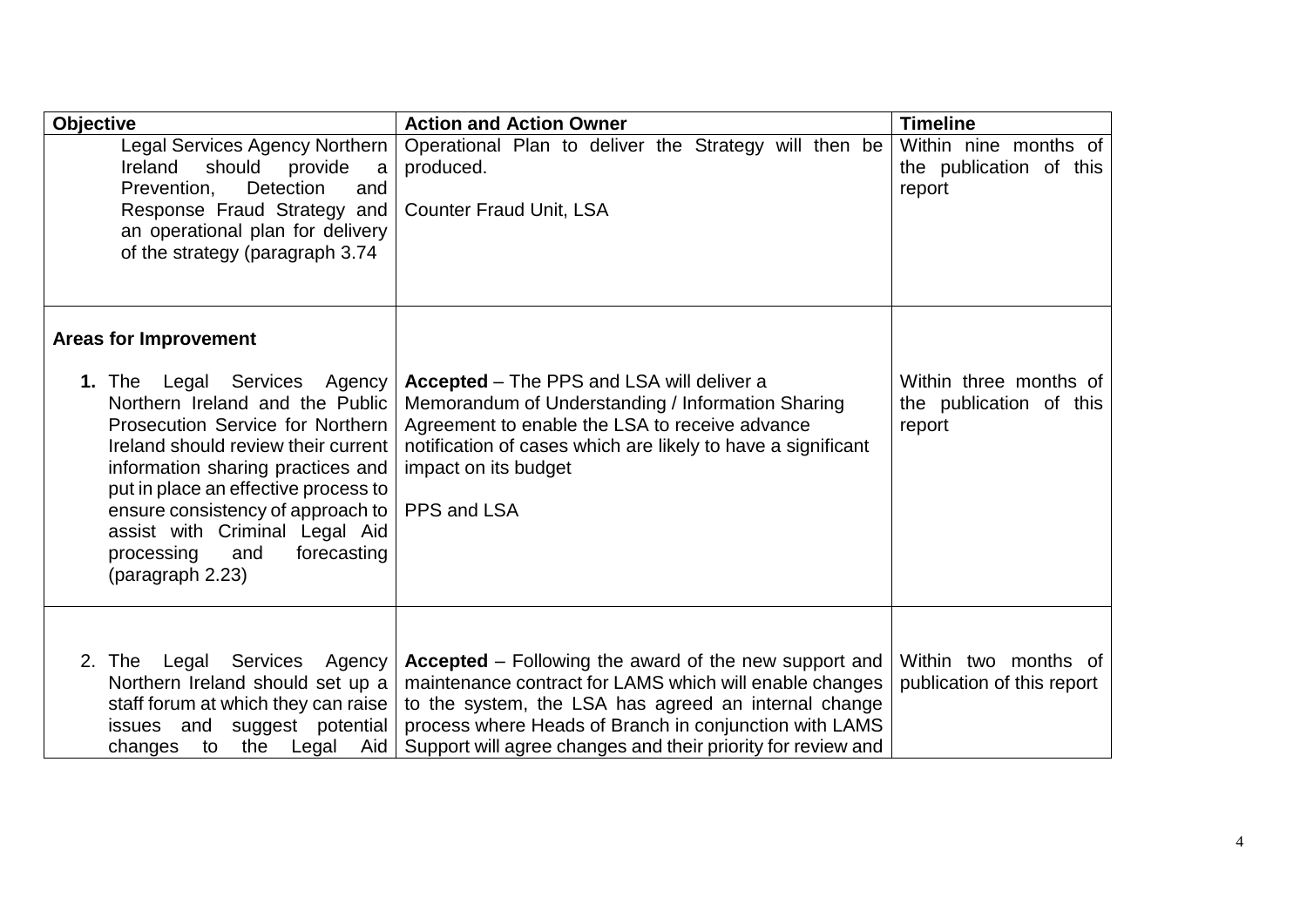| <b>Objective</b>                                                                                                                                                                                                                                                                                                                                                                                                                        | <b>Action and Action Owner</b>                                                                                                                                                                                                                                                                                                                                                                                                                                                                                                                                                                                                                                                                                                                                                                                                                                                                                 | <b>Timeline</b>                                           |
|-----------------------------------------------------------------------------------------------------------------------------------------------------------------------------------------------------------------------------------------------------------------------------------------------------------------------------------------------------------------------------------------------------------------------------------------|----------------------------------------------------------------------------------------------------------------------------------------------------------------------------------------------------------------------------------------------------------------------------------------------------------------------------------------------------------------------------------------------------------------------------------------------------------------------------------------------------------------------------------------------------------------------------------------------------------------------------------------------------------------------------------------------------------------------------------------------------------------------------------------------------------------------------------------------------------------------------------------------------------------|-----------------------------------------------------------|
| Management System and general<br>operations directly to both Legal<br>Aid Management System Support<br>Management<br>(paragraph<br>and<br>3.21)                                                                                                                                                                                                                                                                                         | approval by the Agency's newly established Change<br>Authority Board (CAB). The CAB will consider proposed<br>internal changes and those presented by the Bar and Law<br>Society in order to agree a programme of change for the<br>upcoming year and monitor progress and cost throughout<br>the year. The first CAB is scheduled in April 2022 to agree<br>changes for 22-23.<br>Corporate Services, LSA                                                                                                                                                                                                                                                                                                                                                                                                                                                                                                     |                                                           |
| 3. The<br>Legal<br>Services Agency<br>Northern Ireland and the Northern<br>Ireland Courts and<br>Tribunals<br>Service should add Court of<br>Appeal cases to the Legal Aid<br>Management System/Integrated<br>Operation<br>System<br>Courts<br>interface<br>that the<br>SO<br>Legal<br>Services Agency Northern Ireland<br>have a daily record of cases and<br>their progress as this would assist<br>with forecasting (paragraph 3.85) | <b>Accepted</b> – LSA has engaged with the Northern Ireland<br>Courts and Tribunals Service (NICTS) who have confirmed<br>that they can send details for Court of Appeal cases as the<br>infrastructure to provide for this is already in place in their<br>Integrated Courts Operation System (ICOS). However,<br>changes will be required to the LAMS Interface to ensure<br>LAMS has the required logic to deal with any new<br>information sent through the interface, which will be subject<br>to the Agency's new change process.<br>LAMS Support have also engaged with the LSA Finance<br>Team who have confirmed that following significant work,<br>the quarterly sheets received from the Taxing Master are<br>reliable to base forecast or provisions for Court of Appeal<br>cases on and therefore current interim arrangements in<br>place are sufficient for forecasting purposes at this time. | Within<br>one<br>year<br>of<br>publication of this report |